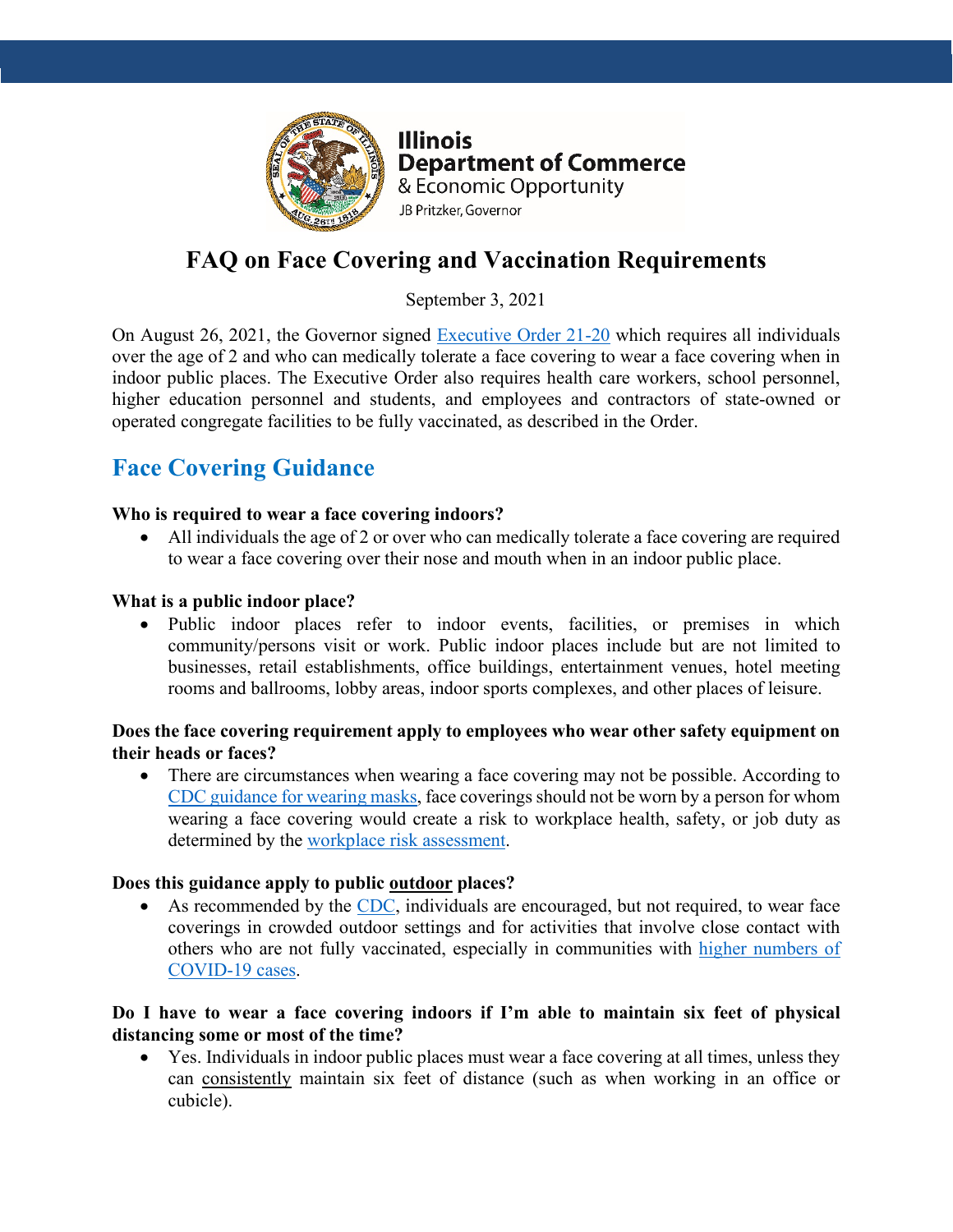#### **Should an employee wear a face covering while working in an office or cubicle?**

• Face coverings may be removed by workers at workplaces when they can consistently maintain six feet of distance, such as when workers are in their office or cubicle space.

#### **Do manufacturing employees need to wear face coverings?**

• Face coverings may be removed by workers at workplaces when they can consistently maintain six feet of distance.

#### **Do people have to wear face coverings in health and fitness centers if they can stay six feet apart?**

• Face coverings must be worn at all times when inside a health and fitness center, including while exercising.

#### **What about retail settings?**

• All employees and customers, regardless of vaccination status and ability to physically distance, must wear face coverings in a retail setting.

### **Can customers sitting inside at bars or restaurants remove their face coverings when eating and drinking?**

• Yes. Customers can remove their face coverings when actively eating and drinking, but should wear face coverings at all other times when inside a bar or restaurant. It is recommended that tables be arranged so that seated patrons are a minimum of six feet away from patrons at other tables.

### **Are tents considered public indoor places?**

• Tents, including those used for weddings, must have at least 50% of the sides open in order to be considered an outdoor area. Tents that do not have at least 50% of the sides open are considered public indoor places and occupants must wear face coverings, regardless of vaccination status or physical distancing.

#### **What does it mean for a person to have a medical condition that prevents the person from wearing a face covering?**

- A person who [cannot wear a mask or cannot safely wear a mask](https://www.cdc.gov/coronavirus/2019-ncov/prevent-getting-sick/cloth-face-cover-guidance.html#anchor_1619804600020) because of a disability as defined by the Americans with Disabilities Act (ADA) (42 U.S.C. 12101 et seq.) is not required to wear a face covering pursuant to the Executive Order. Employers should discuss the possibility of [reasonable accommodation](https://www.eeoc.gov/wysk/what-you-should-know-about-covid-19-and-ada-rehabilitation-act-and-other-eeo-laws) with workers who are not fully vaccinated, who are unable to wear a mask, or who have difficulty wearing certain types of masks because of a disability.
- A person for whom wearing a mask would create a risk to workplace health, safety, or job duty as determined by the relevant workplace safety guidelines or federal regulations is not required to wear a face covering while working.
- Persons who cannot medically tolerate a face covering are exempt from the Order.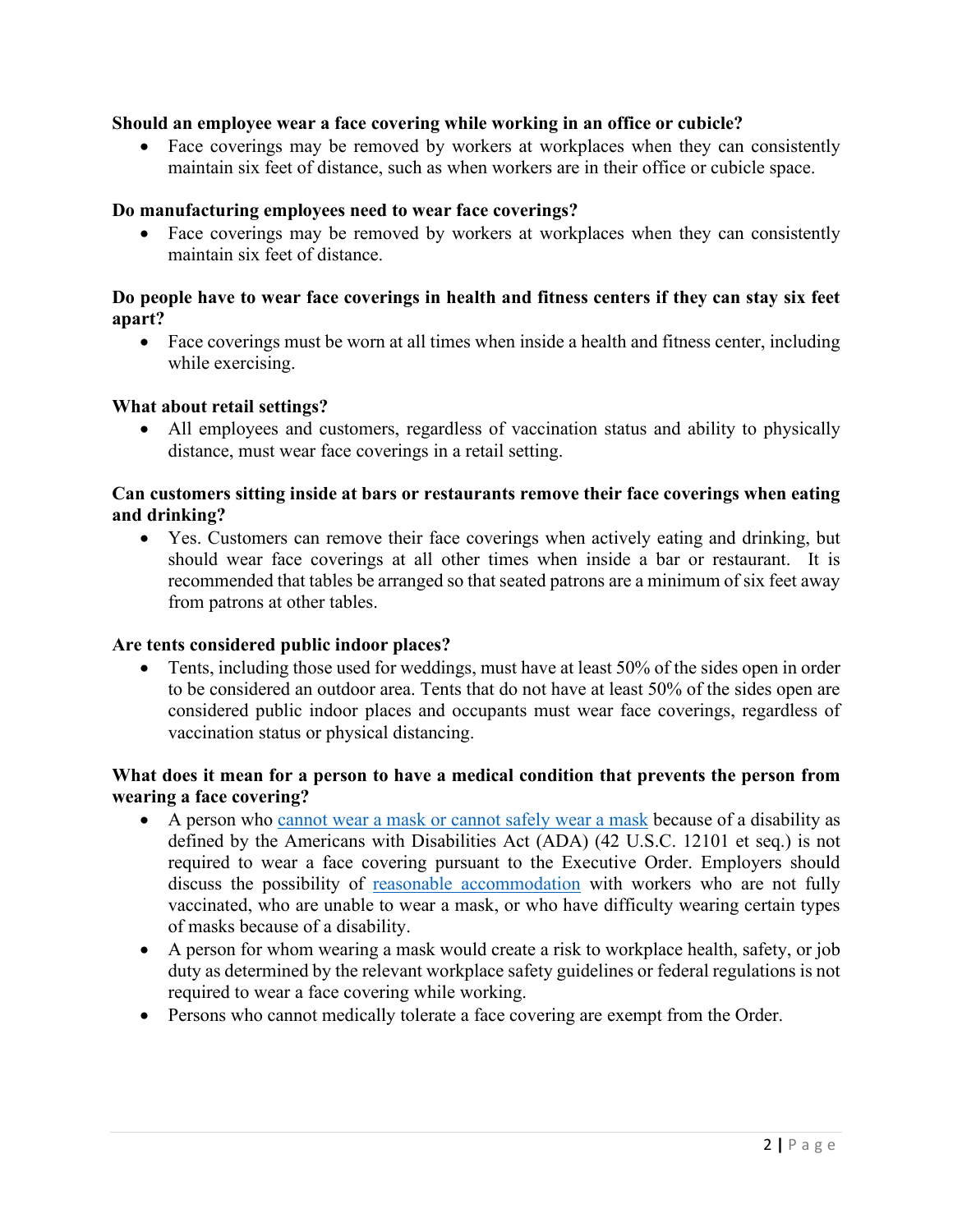#### **What if a customer is unable to wear a face covering due to a medical condition?**

- Persons who cannot medically tolerate a face covering are exempt from the Order. Individuals and businesses might consider the following alternatives:
	- o Allow a person to wear a scarf, loose face covering, or full-face shield instead of a face covering;
	- o Allow customers to order online, by phone, with curbside pick-up or no contact delivery in a timely manner;
	- o Allow a person to wait in a car for an appointment and enter the building when called or texted; and/or
	- o Offer appointments by telephone or video calls.

#### **Should businesses and venues post signage for patrons and the public?**

• Yes. Businesses and venues should post clear signage for patrons and the public instructing them on face covering requirements. Signage should be posted at places of ingress and in various locations throughout the premises, especially those where individuals may congregate.

#### **In addition to wearing face coverings, what can individuals do to help prevent the spread of COVID-19?**

- All individuals should consider vaccination. Additionally, individuals should take extra [precautions](https://www.cdc.gov/coronavirus/2019-ncov/prevent-getting-sick/prevention.html) when around large crowds, especially in an indoor setting. The CDC recommends:
	- o Avoid crowds and poorly ventilated areas;
	- o Maintain physical distance; and
	- o Monitor your daily health and avoid leaving your home if you experience COVID-19 symptoms.

#### **Can a municipality or business impose face covering restrictions that are stricter than those contained in the Executive Order?**

• Yes. Local jurisdictions and business owners may impose face covering requirements that are stricter than the EO.

#### **Do I have to wear a face covering on public transportation?**

- All individuals, including those fully vaccinated and in areas of all levels of transmission, are required to wear a face covering when:
	- o On public transportation and in transportation hubs;
	- o In congregate facilities such as correctional facilities and homeless shelters;
	- o In healthcare settings; and
	- o Where required by federal, state, local, tribal, or territorial laws, rules, and regulations, including local business and workplace guidance.

#### **Who is responsible for enforcing the Executive Order?**

• All Illinoisans should follow the Order so that they can protect themselves, their families, and their communities from Covid-19. Local police and local health departments may utilize their traditional police powers and public health authority to address matters of noncompliance.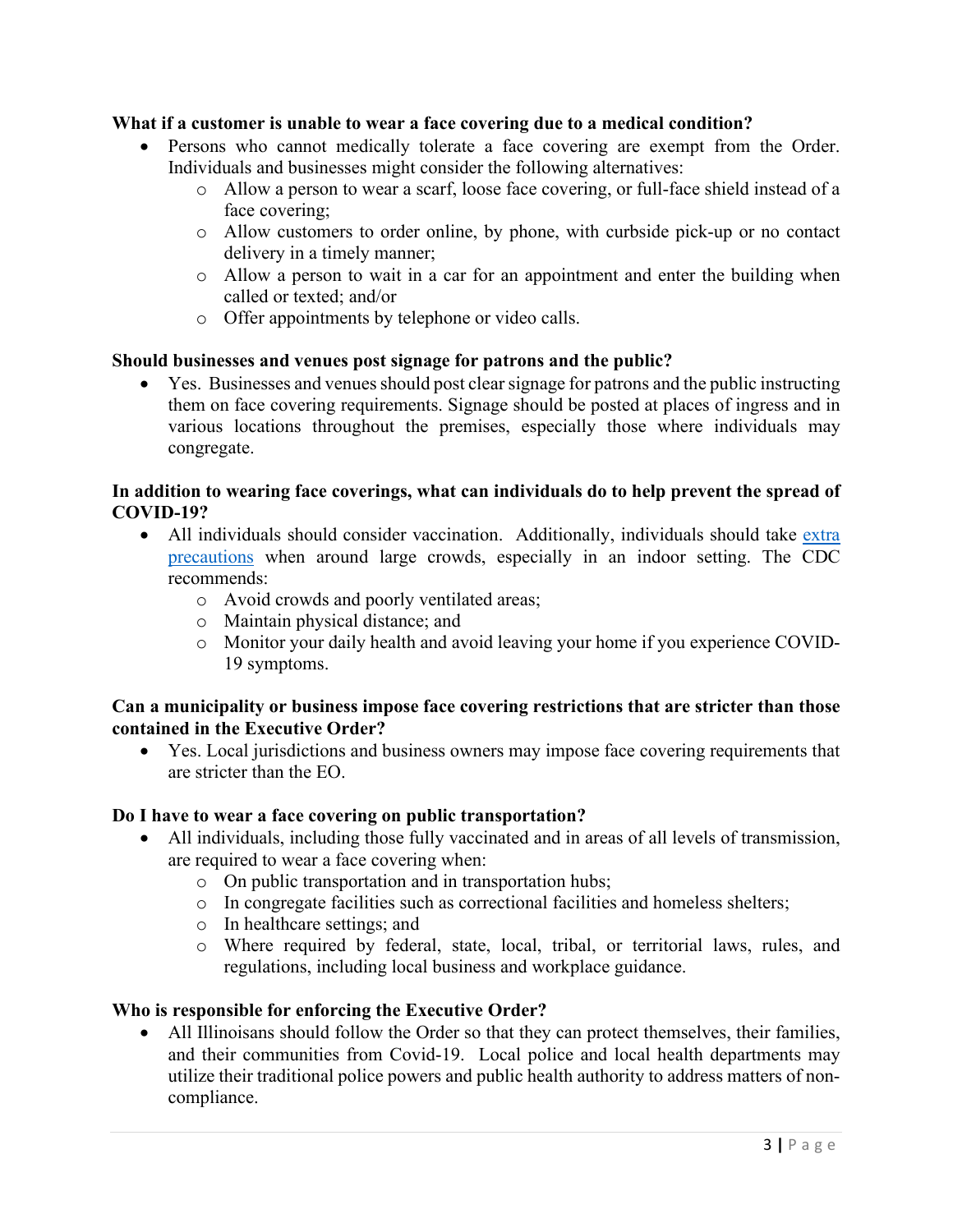#### **Does the face covering requirement apply in churches and places of worship?**

• No. The free exercise of religion is exempted from the face covering requirement. However, to protect the health and safety of faith leaders, staff, congregants and visitors, religious organizations and houses of worship are encouraged to consult and follow the recommended practices and guidelines from the Illinois Department of Public Health. Religious organizations are encouraged to take precautions for their congregants and visitors to ensure physical distancing, the use of face coverings, and implementation of other public health measures.

# **Vaccination Requirements**

#### **Who is required to get vaccinated?**

• Health care workers, school personnel, higher education personnel and students, and stateemployees and contractors who work at state-owned or operated congregate facilities are required to be fully vaccinated.

#### **Are there any exemptions from the vaccination requirement?**

• Any individual who is not fully vaccinated, regardless of the reason, must undergo weekly testing. State and federal law requires exemptions for certain medical and religious reasons. Employees who are exempted from the vaccine requirement due to a medical or religious reason must still undergo weekly testing, as set out in the Order.

**Can health care workers, school personnel, higher education personnel, and higher education students choose to be tested rather than be vaccinated, even if they do not meet the requirements for a medical or religious exemption?** 

• Yes. Individuals covered by the requirement to be vaccinated can choose to be tested on a weekly basis, rather than be vaccinated, regardless of the reason that they choose not to be vaccinated. However, an employer may choose to impose stronger health and safety requirements beyond the requirements of the Executive Order, such as permitting exceptions and weekly testing only for individuals with a medical or religious exemption.

#### **When do health care workers, school personnel, higher education personnel, and higher education students need to be vaccinated?**

• Health care workers, school personnel, higher education personnel, and higher education students must receive their first dose of a two-dose COVID-19 vaccine series or a single dose vaccine by **September 5, 2021**, and if applicable, receive the second dose in a twodose vaccine series within **30 days** (no later than **October 5, 2021**). Any individual who has not received a single dose vaccine or both doses of a two-dose vaccine by October 5, 2021, must begin weekly testing as set out in the order.

#### **Do employers have to exclude an employee from the premises if they are not fully vaccinated?**

• Yes, unless they undergo weekly testing and can provide confirmation of a negative test result on a weekly basis.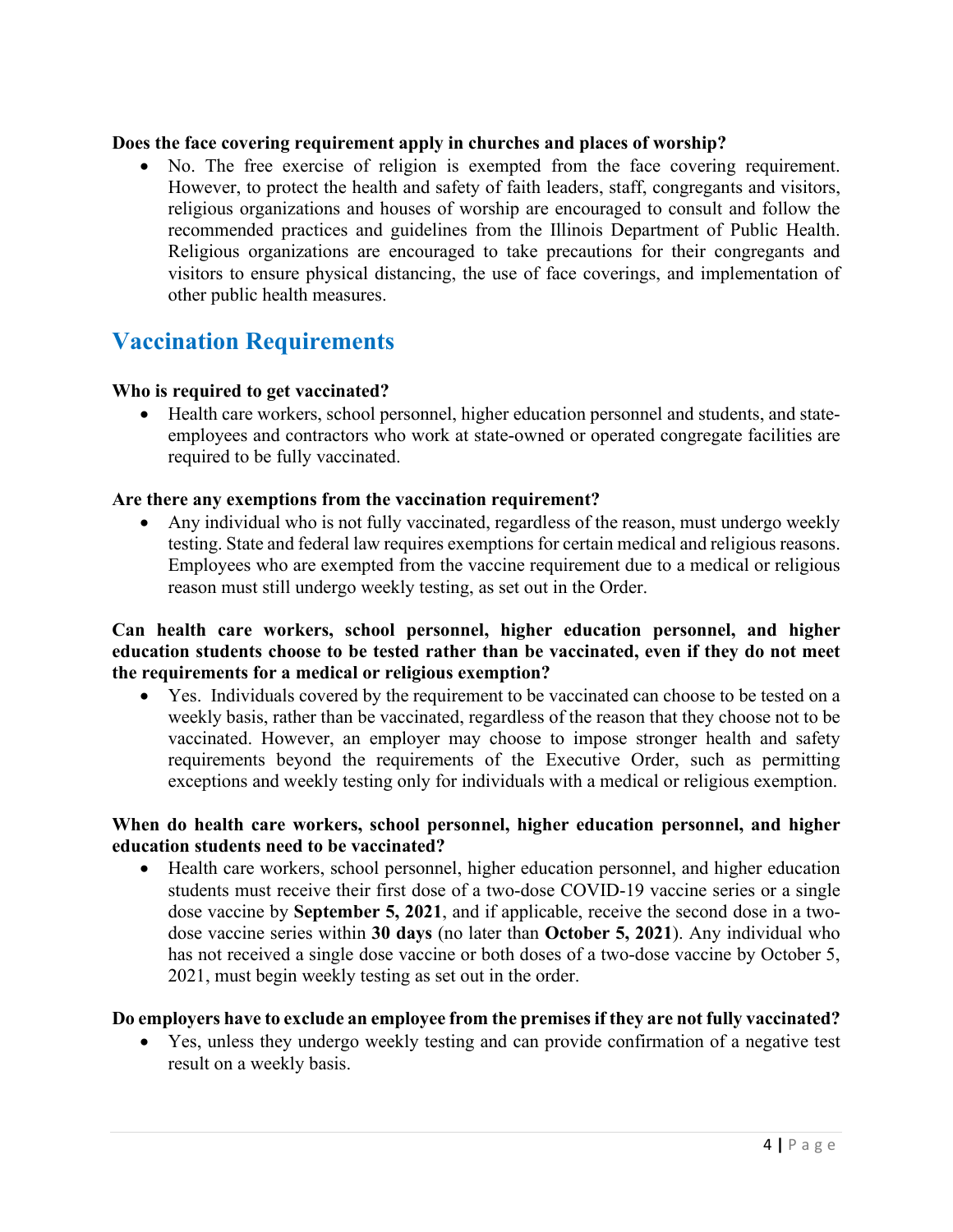#### **Are employers required to pay for testing for employees who are not vaccinated?**

- The Executive Order does not require employers to pay for testing if an employee is not fully vaccinated. However, we encourage all employers to consider making it as easy as possible for employees to get vaccinated and tested for the safety of all workers.
- Pursuant to a federal Executive Order and guidance from CMS, Department of Labor, and Department of Treasury, health plans must provide coverage for COVID-19 diagnostic tests for individuals who are asymptomatic and who have no known or suspected exposure to COVID-19. Such testing must be covered without cost sharing, prior authorization, or other medical management requirements. More information is available here: [http://dph.illinois.gov/testing.](http://dph.illinois.gov/testing)

#### **Section 6(a) of the EO states that nothing prohibits any entity from implementing vaccination or testing requirements for personnel, contractors, students, or** *other visitors***. Can we get clarification that this allows facilities to require proof of vaccination status of visitors?**

• Entities covered by the Executive Order may choose to develop more rigorous policies or standards that impose higher vaccination or testing requirements for any individuals, including visitors.

# **Health Care Workers and Health Care Facilities**

#### **Who is considered a "health care worker"?**

- "Health Care Worker" means any person who (1) is employed by, volunteers for, or is contracted to provide services for a Health Care Facility, or is employed by an entity that is contracted to provide services to a Health Care Facility, and (2) is in close contact (fewer than 6 feet) with other persons in the facility for more than 15 minutes at least once a week on a regular basis as determined by the Health Care Facility.
- Examples of Health Care Workers include physicians, nurses, nursing assistants, physician assistants, pharmacists, EMS personnel (including first responders with certification as EMS personnel), chiropractors, optometrists and staff, dentists and hygienists, public health personnel, aides, staff and other personnel working in a health care facility who come into regular close contact with others at a Health Care Facility.
- "Health Care Worker" does not include someone who is present at the Health Care Facility for only a short period of time and whose moments of close physical proximity to others on site are fleeting (e.g., contractors making deliveries to a site where they remain physically distanced from others or briefly entering a site to pick up a shipment). The term *Health Care Worker* does not include any person who is employed by, volunteers for, or is contracted to provide services for any State-owned or operated facility.

#### **Do health care workers, such as a receptionist at a clinic, have to get vaccinated, or does the mandate apply only to healthcare workers who see patients?**

If they are employed at a facility that provides health care, and are present and in close contact with individuals at the facility for more than 15 minutes on a regular basis, then they must be vaccinated or test at least weekly.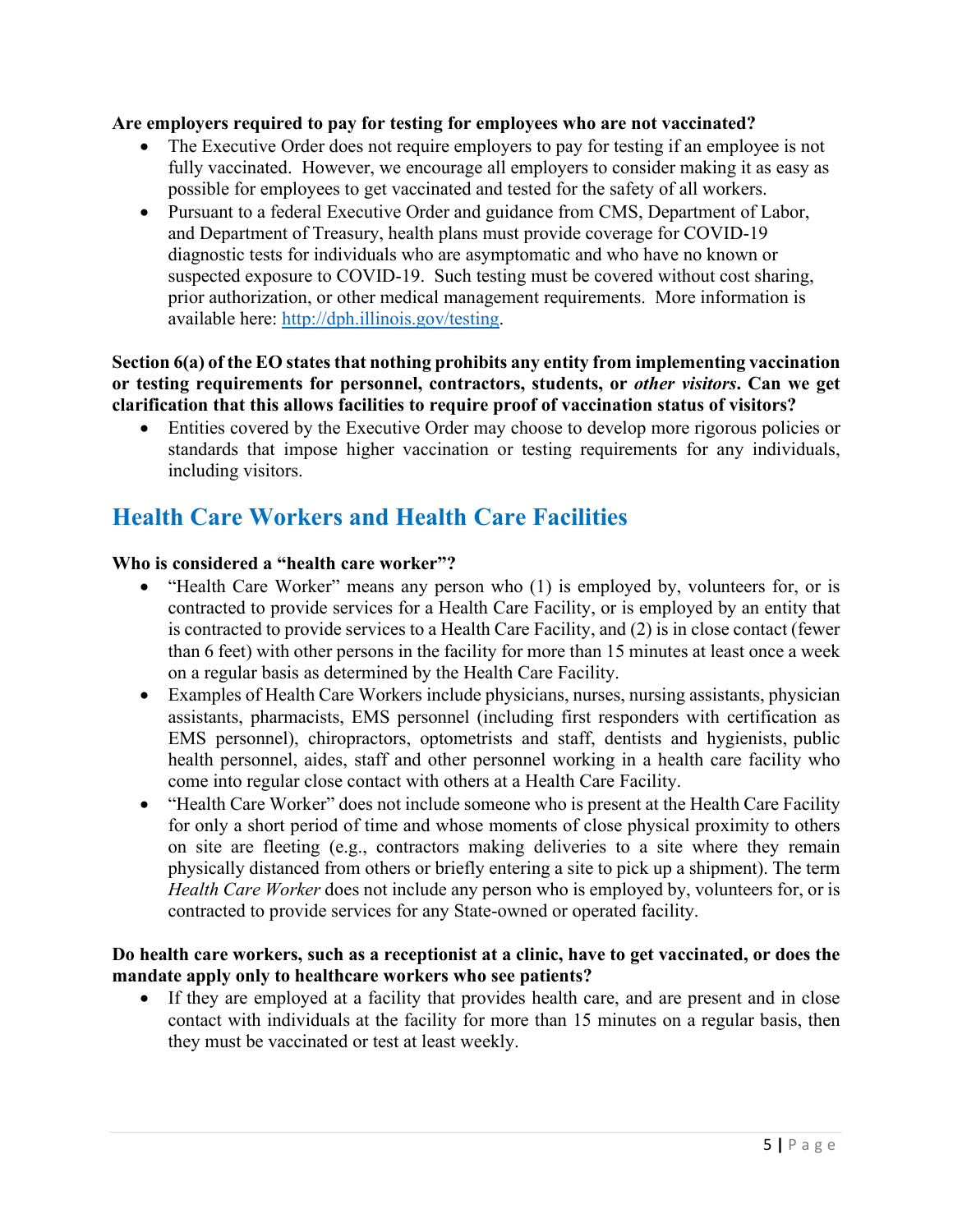### **What is a "Health Care Facility"?**

- A "Health Care Facility" means any institution, building, or agency, or portion of an institution, building or agency, whether public or private (for-profit or nonprofit), that is used, operated or designed to provide health services, medical treatment or nursing, or rehabilitative or preventive care to any person or persons.
- Examples of Health Care Facilities include pharmacies, ambulatory surgical treatment centers, hospices, hospitals, physician offices, dental offices, free-standing emergency centers, urgent care facilities, birth centers, post-surgical recovery care facilities, end-stage renal disease facilities, long-term care facilities (including Skilled and intermediate longterm care facilities licensed under the Nursing Home Care Act, the ID/DD Community Care Act or the MC/DD Act), Specialized Mental Health Rehabilitation Facilities, assisted living facilities, supportive living facilities, medical assistance facilities, mental health centers, outpatient facilities, public health centers, rehabilitation facilities, residential treatment facilities, and adult day care centers.
- The term "Health Care Facility" does not include any State-owned or operated facilities.

## **If a specific medical practice is not identified in the EO, does that mean they are not covered?**

• No. All health care settings must conduct their own assessment whether they fall under the requirements of the Executive Order and others not identified as examples may still be covered by the Executive Order. We encourage all practices and practitioners who work in the health care field to get vaccinated or be tested on a regular basis.

### **Are health care facilities required to provide testing on site for their unvaccinated staff?**

• Health care facilities are not required to provide testing on site for their unvaccinated staff. Such testing for healthcare workers who are not fully vaccinated against COVID-19 must be conducted on site at the health care facility **or** the health care facility must obtain proof or confirmation from the health care worker of a negative test result obtained elsewhere.

### **Are health care facilities required to permit staff to take leave/time off due to vaccine requirements?**

• Facilities may permit leave/time off to staff based upon their own benefit time policies.

# **Testing Requirements**

#### **If a person has not been already vaccinated, what is the requirement for testing?**

• Beginning on September 5, 2021, those who are unable or unwilling to be vaccinated will be required to get tested for COVID-19 at least once per week until they can prove that they are fully vaccinated.

#### **What type of test for COVID-19 should employees receive?**

• Individuals testing to comply with the requirements in Executive Order 2021-20 should seek viral testing, preferably a PCR test if available. Tests must have Emergency Use Authorization by the FDA or be operating per the Laboratory Developed Test requirements by US CMS.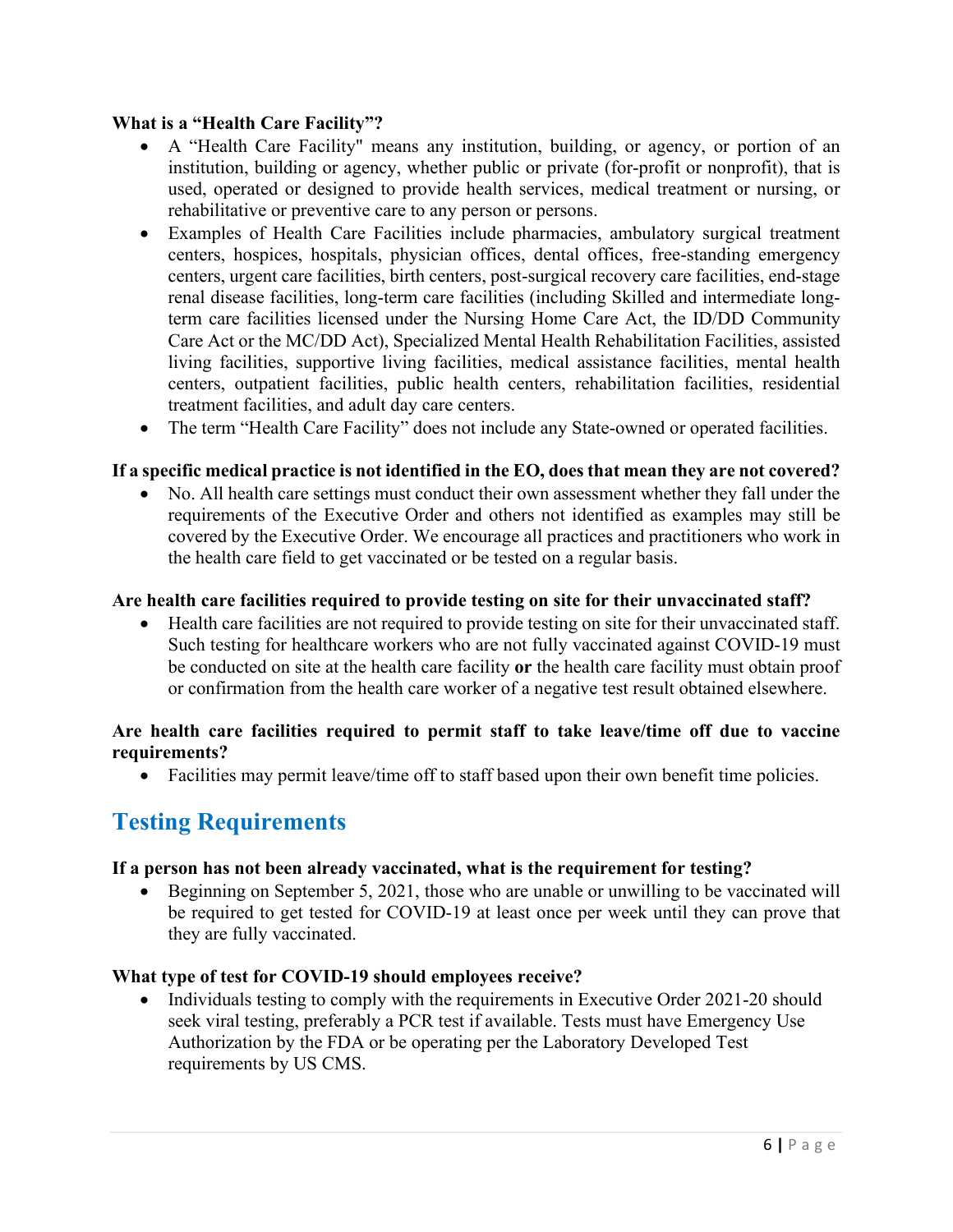- [Viral tests](https://www.cdc.gov/coronavirus/2019-ncov/testing/diagnostic-testing.html) indicate whether an individual has a current infection. There are two types of viral tests: [nucleic acid amplification](https://www.cdc.gov/coronavirus/2019-ncov/lab/naats.html) [tests](https://www.cdc.gov/coronavirus/2019-ncov/lab/naats.html), including the gold-standard PCR test, and antigen tests.
- Antibody tests should not be used to diagnose a current infection and are not recommended to meet the requirements of Executive Order 2021-20.

### **What resources are available for institutions and individuals covered by the Executive Order to meet the testing requirement?**

- Visit the IDPH website to review the list of [COVID-19 testing sites.](https://www.dph.illinois.gov/testing) Individuals can get tested at state-supported community-based testing sites, which are free and open to all regardless of symptoms.
- The University of Illinois is also sponsoring sites using SHIELD saliva tests and community-based clinics that offer COVID-19 testing with no charge to patients. Some local health departments also perform COVID-19 testing at no charge to patients. Contact your [local health department](http://www.idph.state.il.us/LHDMap/HealthRegions.aspx) for more information.

## **How can an employee provide proof of a negative test?**

• Health care workers, school personnel, higher education personnel, and higher education students must be tested on site at their workplace or submit proof or confirmation of a negative test obtained elsewhere. Such proof should include a paper or electronic copy of the negative test result for review by the employer. There should be sufficient personally identifiable information on the test result for the facility or school to ensure the specimen and result do in fact apply to the individual required to test.

## **How can Schools, Health Care Facilities and Higher Education Institutions verify an employee's or student's negative test results?**

- The [CDC](https://www.cdc.gov/coronavirus/2019-ncov/travelers/testing-international-air-travelers.html) has provided guidance for verifying a qualifying test result for air travelers that have been modified below as a guide. Those test results must be in the form of written documentation (paper or electronic copy) and must identify the following:
	- 1. Type of test (indicating it is a NAAT or antigen test)
	- 2. Entity issuing the result (e.g. laboratory, healthcare entity, or telehealth service)
	- 3. Specimen collection date.
	- 4. Information that identifies the person
	- 5. Test Result

## **When is a CLIA waiver needed for testing?**

• Schools and other community-based testing sites do not need a Clinical Laboratory Improvement Amendments (CLIA) waiver when collaborating with a testing provider for screening, such as SHIELD Illinois. The testing provider will be responsible for obtaining a CLIA waiver.

### **What happens if an employee undergoing at least weekly testing for COVID-19 receives a positive result?**

• Individuals who test positive should immediately isolate at home and follow any isolation orders as directed by the local health department.